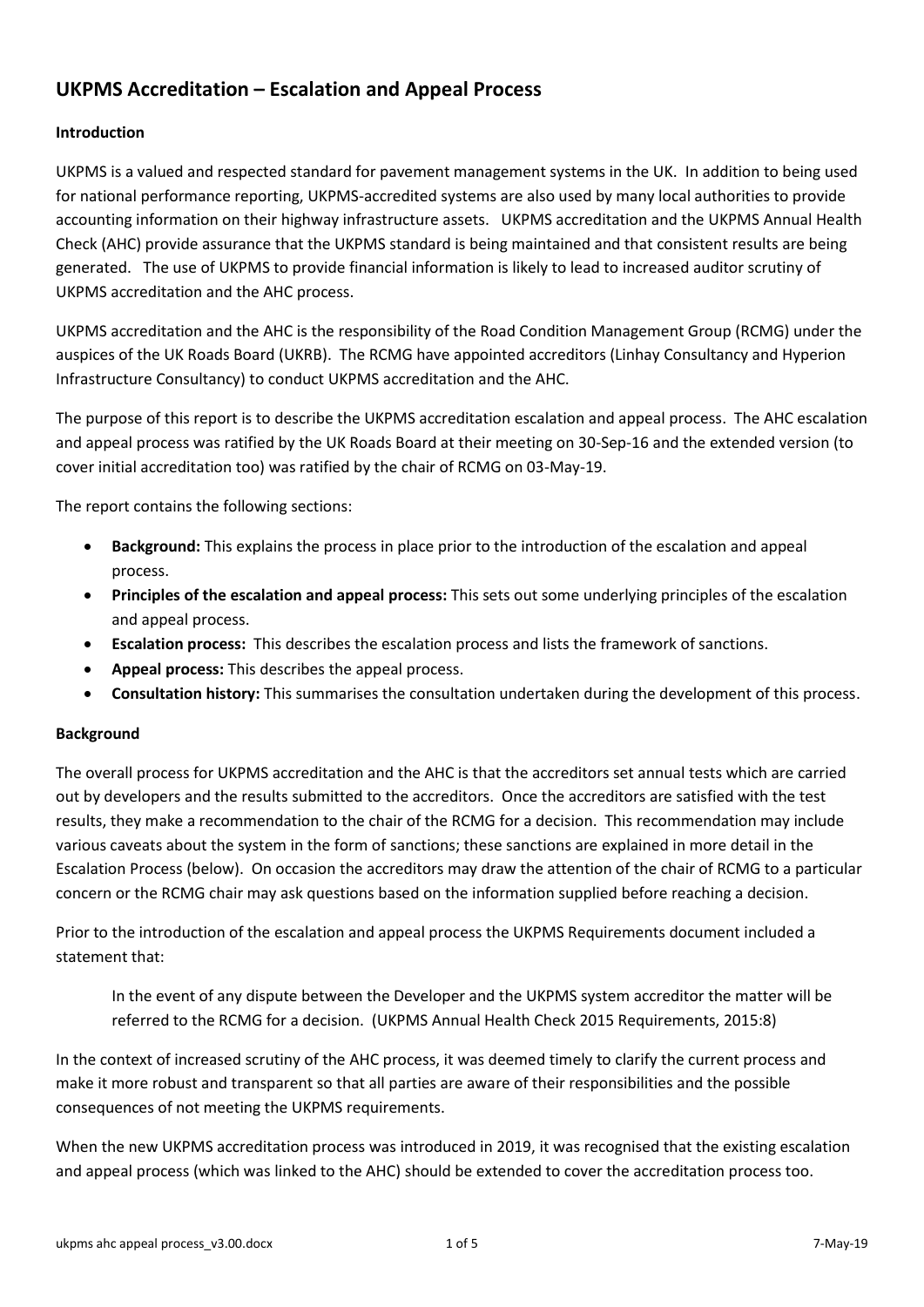Under the escalation and appeal process, accreditation decisions are made by the chair of RCMG based on recommendations and technical support from the accreditors. These decisions are based on agreed principles and fit within an escalation framework. There is an appeal process for the developer if they do not agree with the RCMG decision.

### **Principles of the Escalation and Appeal Process**

The underlying principles for both UKPMS accreditation and the AHC are that it is fair, transparent, timely and robust. These principles are also reflected in the escalation and appeal process.

- **Fair:** Clearly sanctions in the escalation process must be applied fairly and the appeal process must be fair to the developer who has raised the appeal. However, this must be balanced with fairness to other developers; to local authority users of UKPMS and to other stakeholders (e.g. national bodies) who have an interest in UKPMS and who rely on UKPMS results and who expect the standard to be maintained by UKPMS-accredited systems.
- **Transparent:** One way to ensure fairness is for the process to be transparent so that the framework of sanctions and way in which an appeal is conducted are published and available for scrutiny. It is also important to keep records and evidence to show why sanctions have been applied and how decisions have been reached.
- **Timely:** The entire process must be undertaken in a timely and prompt way. The developer must appeal promptly if they are dissatisfied with the accreditation or AHC process or with a sanction imposed and the appeal must be handled promptly so as to avoid any unnecessary delay in reaching a decision.
- **Robust:** The escalation and appeal process must be robust enough to maintain the integrity of UKPMS accreditation and the respect for UKPMS-accredited systems.

The escalation and appeal process described below has been developed to support these principles and the intention is for it to be applied in a way which upholds these principles.

The process is owned by the RCMG on behalf of the UK Roads Board.

#### **Escalation Process**

Each UKPMS system is different and there are many ways of satisfying the UKPMS requirements. For example, some reports may contain all the required information but be presented in a slightly different format. Other departures may be less acceptable. The escalation process sets out the available sanctions and indicates the type of circumstances which may trigger these.

During both the accreditation process and the AHC process there is a dialogue with each developer (which is recorded in a document exchanged between the accreditors and the developer). The aim of this dialogue is to discuss any departure from the UKPMS standard so that the accreditors can make a recommendation to the RCMG chair about the accreditation status for that system version and any sanctions associated with the accreditation. If the developer does not agree with the recommendation of the accreditors then this dialogue document (which contains contributions by the developer and the accreditors) and any other evidence submitted by the developer may be handed over to the RCMG chair as supporting information to enable the RCMG chair to reach a decision. The decision about accreditation and sanctions is the responsibility of the RCMG (via the RCMG chair); the role of the accreditors is to provide a recommendation.

The table below describes the framework for the escalation process; it lists the various sanctions in increasing order of severity and explains the circumstances where they may be applied. In some circumstances a single issue may incur more than one sanction; an obvious example is that a Note or Warning may also be reflected in the Improvement Plan.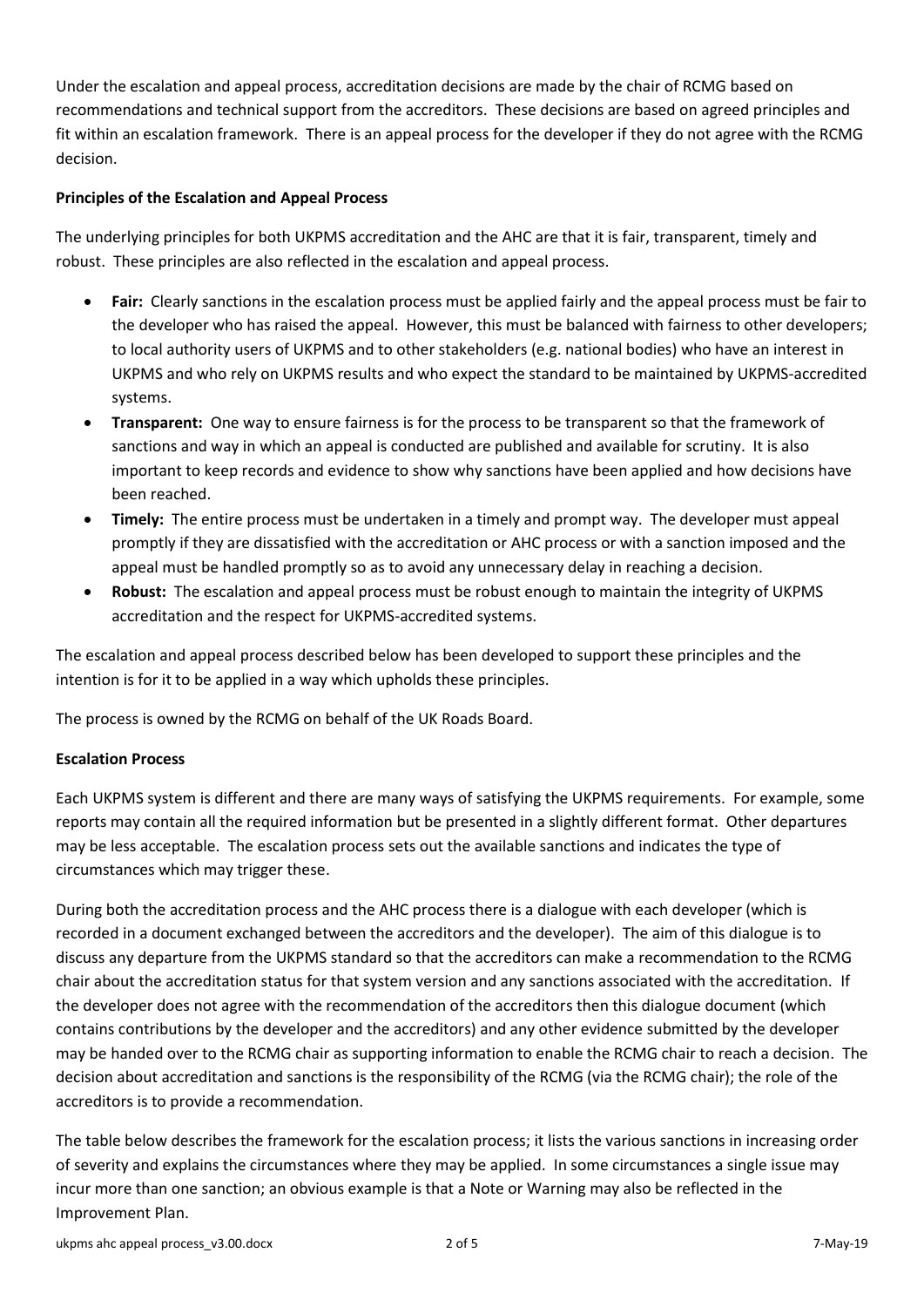| <b>Sanction</b>          | <b>Description</b>                                                                                                                                                                                                                                                                                                                                                                                                                                                                                                                                                            |
|--------------------------|-------------------------------------------------------------------------------------------------------------------------------------------------------------------------------------------------------------------------------------------------------------------------------------------------------------------------------------------------------------------------------------------------------------------------------------------------------------------------------------------------------------------------------------------------------------------------------|
| <b>Agreed Difference</b> | During the accreditation or AHC process, the accreditors may investigate detailed issues<br>and be satisfied by the developer's explanation of these. If these differences are deemed to<br>be trivial then they may be recorded as an Agreed Difference. Agreed Differences are not<br>considered to have an impact on accreditation status; they are recorded on the Further<br>Information sheet for the chair of RCMG but not publically distributed.                                                                                                                     |
|                          | The purpose of Agreed Differences is to provide a record of issues which have already been<br>discussed with the developer so that a decision can be made in subsequent AHCs without<br>repeating the original detailed investigation. Typically Agreed Differences are carried<br>forward from one year to the next but this is not binding (e.g. a change to the UKPMS<br>requirements may mean that a specific Agreed Difference is no longer acceptable).                                                                                                                 |
|                          | An example of an Agreed Difference is as follows:                                                                                                                                                                                                                                                                                                                                                                                                                                                                                                                             |
|                          | By default, LGRD, LCRV and LFAL are omitted from the data selected for analysis for<br>Weighting Set processing and so are missing from the RCI coverage report. This is<br>configurable by the user.                                                                                                                                                                                                                                                                                                                                                                         |
| Note                     | These are issues which are deemed to be acceptable for accreditation or the current AHC<br>but which may be important for users, such as a record of any optional tests which have not<br>been submitted. Notes are listed on the accreditation certificate which provides<br>confirmation of the accreditation status for the system version. Accreditation certificates<br>are publically available (currently via the RCMG website) and so all Notes currently issued<br>for UKPMS systems can readily be viewed.                                                          |
|                          | An example of a Note is:                                                                                                                                                                                                                                                                                                                                                                                                                                                                                                                                                      |
|                          | All section labels are automatically changed to upper case when imported.                                                                                                                                                                                                                                                                                                                                                                                                                                                                                                     |
| Improvement Plan         | These are issues which are deemed to be acceptable for the current AHC, but which the<br>developer is required to resolve before the next AHC (or exceptionally by some other<br>agreed deadline). They are recorded on the Further Information sheet for the chair of<br>RCMG but not publically distributed. If they are of interest to the user then the issue will<br>also be listed as a Note.                                                                                                                                                                           |
|                          | An example of an Improvement Plan item is:                                                                                                                                                                                                                                                                                                                                                                                                                                                                                                                                    |
|                          | System XX currently does not export the Kerb Type attribute. Inventory HMDIF files<br>should export this attribute (when present).                                                                                                                                                                                                                                                                                                                                                                                                                                            |
|                          | This sanction is not used during the initial accreditation of a system.                                                                                                                                                                                                                                                                                                                                                                                                                                                                                                       |
| <b>Special Measures</b>  | If there are concerns about the way in which a developer has conducted the AHC then the<br>accreditors may recommend to the RCMG that the developer be placed under special<br>measures for that year's AHC. The exact format of the special measures is decided by the<br>chair of RCMG on a case-by-case basis but may include visits to the developer or some<br>other form of extra scrutiny. Normally there will be a charge to the developer for any extra<br>work undertaken by the accreditors on behalf of RCMG. This charge will be subject to<br>approval by RCMG. |
|                          | This sanction is not used during the initial accreditation of a system.                                                                                                                                                                                                                                                                                                                                                                                                                                                                                                       |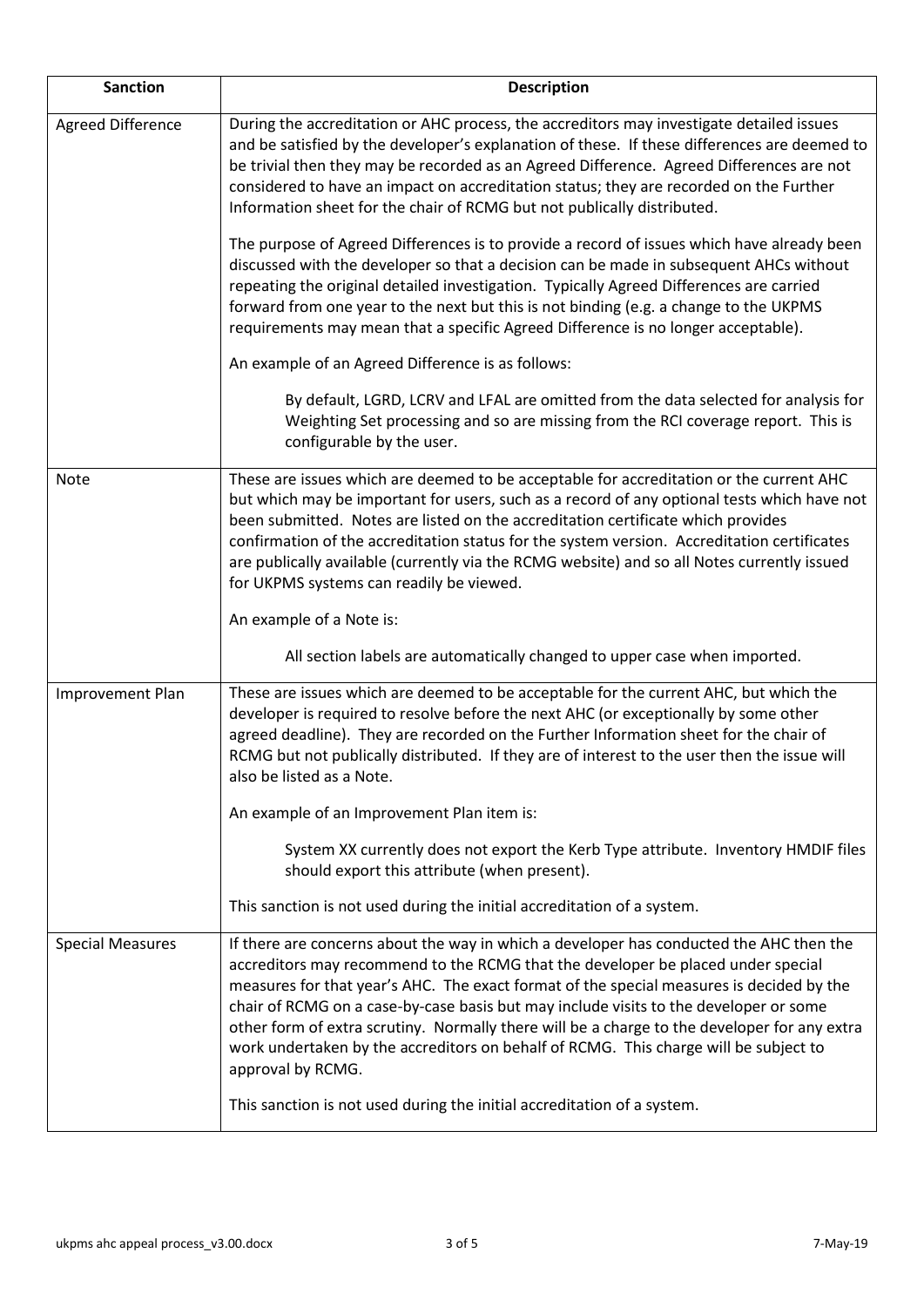| <b>Sanction</b>       | <b>Description</b>                                                                                                                                                                                                                                                                                                                                                                                                                                                                                                                                                                                                                                                                                                                                                                                                                                                                                                                                                                                                               |
|-----------------------|----------------------------------------------------------------------------------------------------------------------------------------------------------------------------------------------------------------------------------------------------------------------------------------------------------------------------------------------------------------------------------------------------------------------------------------------------------------------------------------------------------------------------------------------------------------------------------------------------------------------------------------------------------------------------------------------------------------------------------------------------------------------------------------------------------------------------------------------------------------------------------------------------------------------------------------------------------------------------------------------------------------------------------|
| Warning               | If there are issues which have a material impact on the use and interpretation of results<br>from a particular UKPMS system then the appropriate sanction may be a Warning. This<br>sanction may also be invoked if Improvement Plan items are not addressed by the agreed<br>deadline. An example of this is if there is an anomaly in the way in which a developer<br>generates or loads HMDIF files. The developer will be required to supply details of any<br>existing or prospective users of their system and these will be contacted by the accreditors<br>(on behalf of the RCMG) to warn them of shortfalls in the system and any recommended<br>mitigation measures. Normally there will be a charge to the developer for any extra work<br>undertaken by the accreditors on behalf of RCMG. This charge will be subject to approval<br>by RCMG.                                                                                                                                                                      |
|                       | If the underlying issue is not addressed by the developer then the Warning may also be<br>applied in subsequent AHCs or the RCMG may decide that the issue warrants a different<br>sanction in subsequent years.<br>This sanction is not used during the initial accreditation of a system.                                                                                                                                                                                                                                                                                                                                                                                                                                                                                                                                                                                                                                                                                                                                      |
| Loss of accreditation | In order to maintain the integrity of the UKPMS standard the ultimate sanction for a system<br>is loss of accreditation. This only applies in extreme circumstances where the system falls<br>short of the UKPMS standard and the developer is not able or willing to reach the necessary<br>standard in a timely manner. Initially this sanction takes the form of a temporary loss of<br>accreditation; the developer can be reinstated if they resolve the issue and complete all<br>intervening AHCs. However, after a specified number of years have elapsed then the loss of<br>accreditation is permanent and the developer is in the same position as any other<br>organisation without an accredited UKPMS system; that is, they would need to reapply for<br>accreditation via whatever mechanism is in place at that time. Typically, for practical<br>reasons, the temporary loss of accreditation will become permanent after two years.<br>This sanction is not used during the initial accreditation of a system. |

The aim of the escalation process is to resolve issues in a supportive way while maintaining the UKPMS standard. All involved will use their best endeavours to communicate and understand the issues under discussion in order to try to find a satisfactory and proportionate resolution. When deciding the detail of the sanction (e.g. the wording of a Note), the developer is encouraged to contribute suggestions so that the issue is conveyed in a way which is acceptable to all parties.

However, there may be occasions when the developer does not agree with the RCMG decision or wishes to raise a grievance about the RCMG or the accreditors (e.g. a complaint about how the tests have been designed or conducted). In these circumstances the appeal process may be invoked and this is described in the following section.

# **Appeal Process**

The appeal process can be invoked by the developer if they do not agree with the RCMG decision (including any sanctions) or if they have a complaint about the way in which the accreditation or AHC process has been handled by the RCMG or the accreditors.

The developer must initiate their appeal in a timely way. They can only lodge an appeal about the current AHC. So, for example, the developer can only appeal about the 2016 AHC between August 2016 and July 2017; appeals about previous AHCs will not be considered. This does not preclude evidence from previous AHCs being submitted provided it is relevant to the current appeal. Similarly, appeals relating to the accreditation process must be submitted promptly.